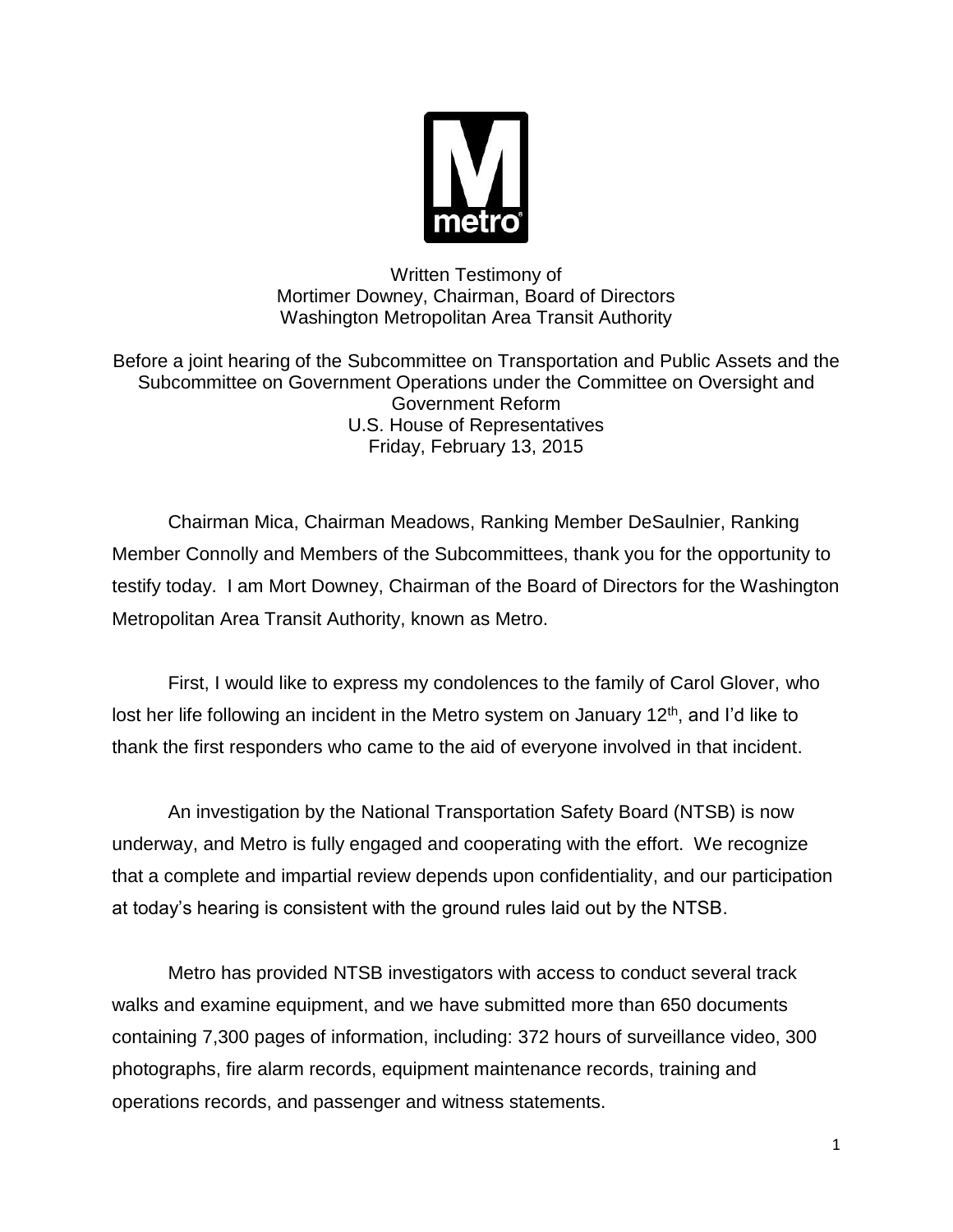Having worked with the NTSB, we know that the agency's formal recommendations will give an even more complete view of what is to be done, as was the case in the 2009 Fort Totten accident. We stand ready to take action on any recommendations – including preliminary findings.

Just two days ago, the NTSB issued its first recommendations to Metro and the entire industry, concerning training and inspection of tunnel ventilation systems. In line with those recommendations, Metro has already conducted a thorough test of our subway tunnel ventilation system and provided familiarization training for all 39 controllers at our Rail Operations Control Center. We are now in the process of developing additional protocols and training associated with tunnel fan use in response to the NTSB recommendations.

Now, as the NTSB continues its review; we are not waiting. Metro has identified and begun to implement 10 early safety actions. Today, we are beginning installation of new signage on the outside of all railcars to clearly identify emergency doors and release handles for first responders who may not be familiar with Metro evacuation procedures. Metro train operators have been given independent authority to operate the air intake systems on their railcars, and the protocols for employees at our rail control center have been streamlined to prevent unnecessary distractions.

As another early action, Metro's Office of Emergency Management has created an enhanced schedule for full-scale emergency drills to be conducted over the next three years in all of the local jurisdictions. These drills will supplement our regular schedule of trainings, which already includes at least one full-scale drill a year. These drills bring multiple jurisdictions and law-enforcement agencies together to test response capabilities, build coordination and provide an opportunity to practice unified command in a real-life setting – and we believe that these additional drills can only further benefit the region.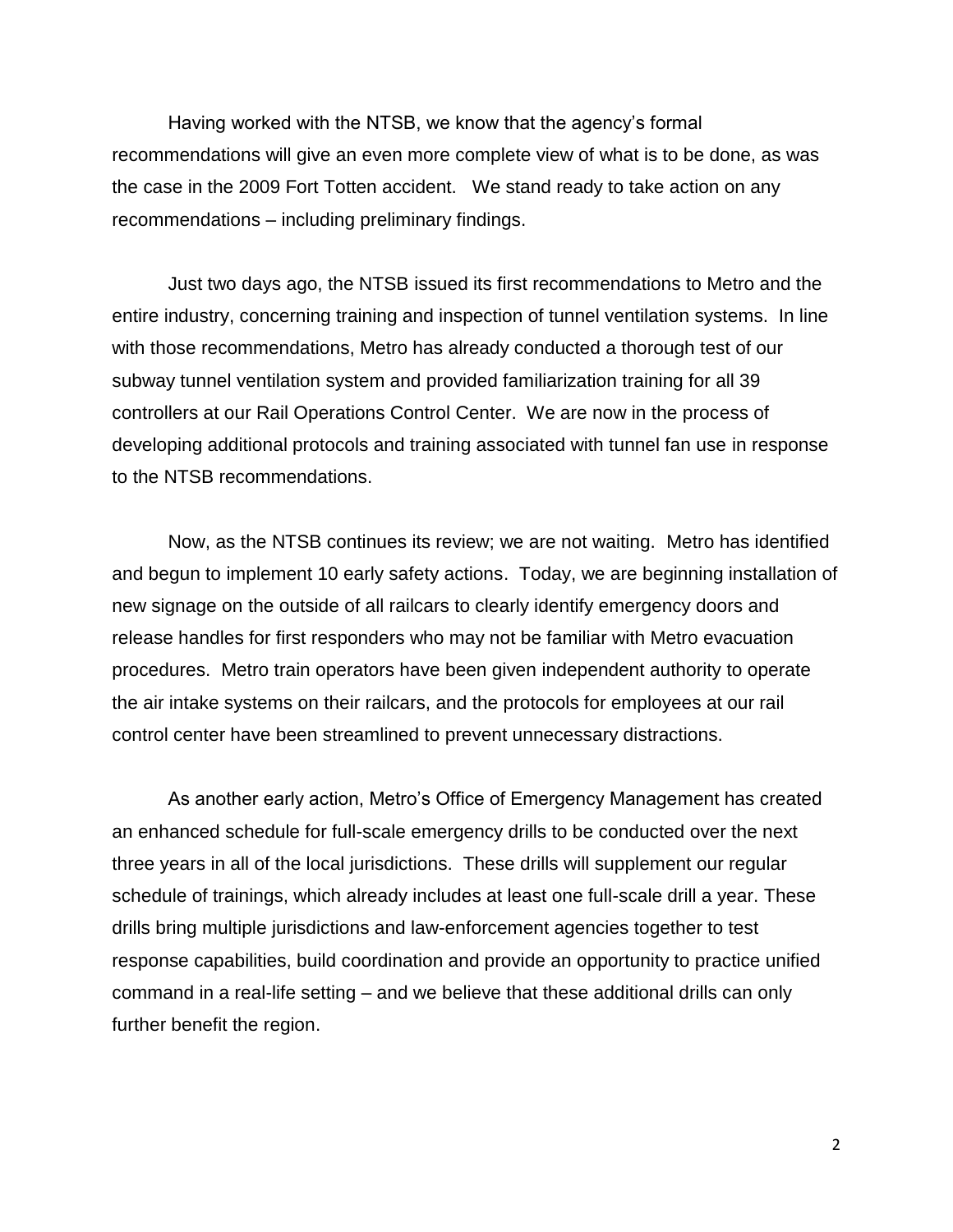When you consider the full range of Metro emergency training, we provided instruction to nearly 5,500 individuals last year – including jurisdictional first responders, Metro employees, and federal and military partners. Much of this training takes place at our one-of-a-kind Emergency Response Training Facility in Landover, Md. The facility includes a 260-foot, mock subway tunnel that provides a realistic environment for fire, police and emergency rescue services to train and hone their skills in a controlled environment.

Metro is also working with the fire chiefs from all of the local jurisdictions, through the Metropolitan Washington Council of Government (COG) to establish formal radio testing and reporting protocol within the Metro system. Each jurisdiction has its own radio system operating inside Metrorail tunnels, independent of the system used by Metro employees. And while the jurisdictions are responsible for their own testing, there have historically been no formalized testing schedules or reporting requirements. We are actively working to address those shortcomings.

As many of you know, Metro is often referred to as "America's Subway" – providing transit service for residents of the District of Columbia, Maryland and Virginia, as well as visitors from across America and around the world who depend on the system when they come to the Nation's Capital. The safety of these passengers, and Metro's nearly 13,000 employees, is our top priority.

Like the majority of mass transit systems in the United States, Metrorail is an "open" system, which creates unique challenges and requires security strategies that are complex and multi-layered. The federal government provides significant funding for these efforts – Metro has invested nearly \$172 million of federal Homeland Security funding into the system since September 11, 2001.

This funding has helped us install more than 3,500 new cameras throughout Metro's rail and bus systems, including new cameras focused on the entrances at each of the 91 Metrorail stations. Our new 7000 Series railcars will come equipped with built-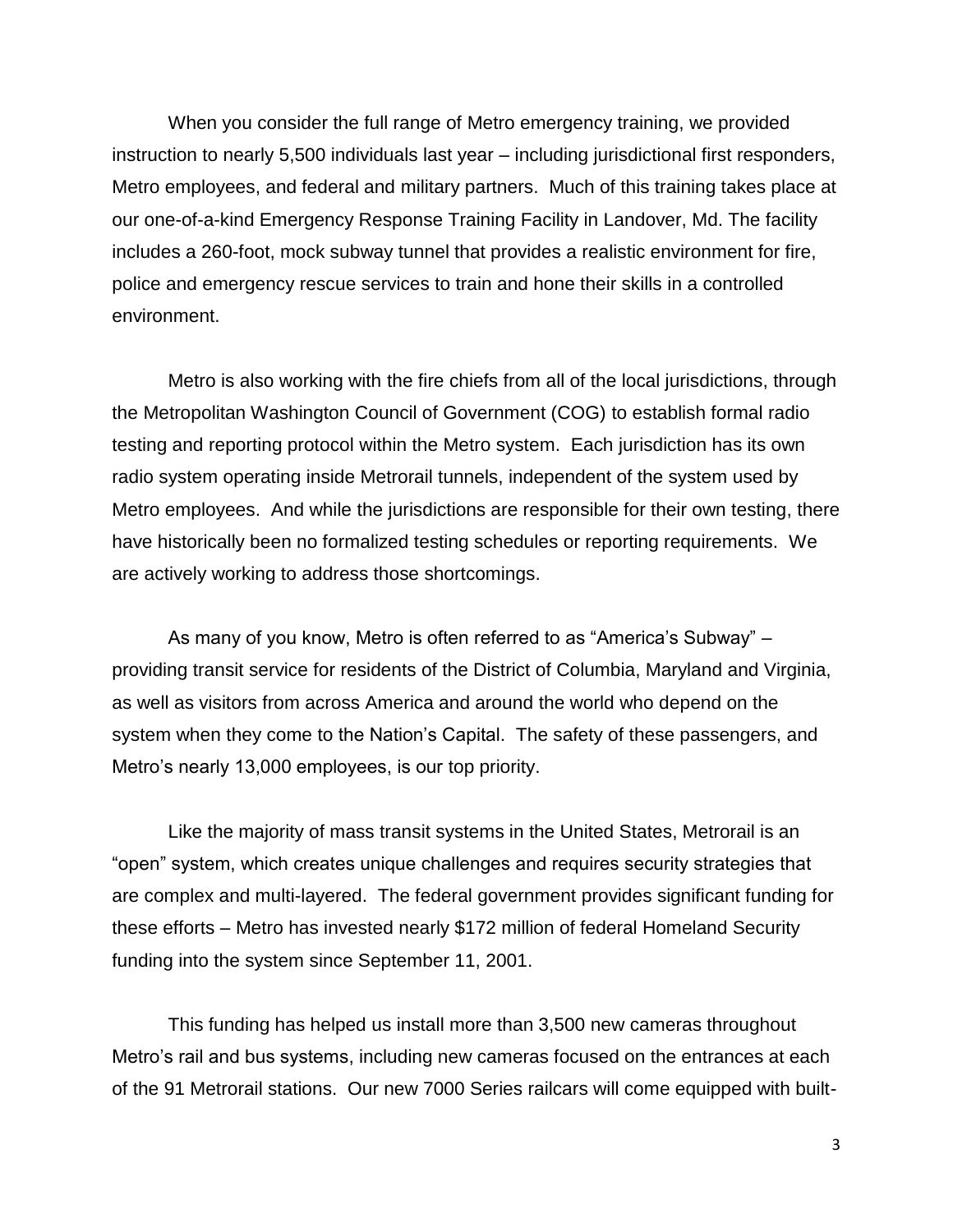in cameras, and all Metrobuses are now outfitted with closed-circuit television capabilities.

We have made great strides in the hardening of Metro infrastructure through physical security enhancements that include lighting, fencing, intrusion detection systems, and guard booths at all Metro rail and bus facilities.

Homeland Security funding has been used to establish Metro's Anti-Terrorism Team and strengthen the bomb squad and canine teams. Metro's bomb squad members receive specialized training and deploy advanced equipment – including robots and x-ray systems – to maintain the security of our system. In addition, Metro's Bomb Squad Commander trains other teams throughout the region and was a key player in developing national standards with the International Association of Bomb Technicians and Investigators (IABTI).

In response to recommendations made by the Federal Transit Administration (FTA) following 9/11, Metro used Homeland Security funds to help build new Rail and Bus Operations Control Centers with state-of-the art equipment for the command and control of our rail and bus operations, and created redundancy in these operations with back-up locations now available.

We have invested not only Homeland Security funds, but also Passenger Rail Investment and Improvement Act (PRIAA) and federal formula funding and matching grants to support a \$5 billion, multi-year capital program that is making long-deferred safety and state of good repair improvements to the system. This ranges from upgrades to our tracks, structures and signal systems, to the design of state-of-the-art railcars coming this year that will exceed the latest safety standards.

We have developed industry-leading safety programs, including an awardwinning railroad worker training program, and the first Close Call program on a major transit property to encourage confidential reporting of safety hazards. We have also